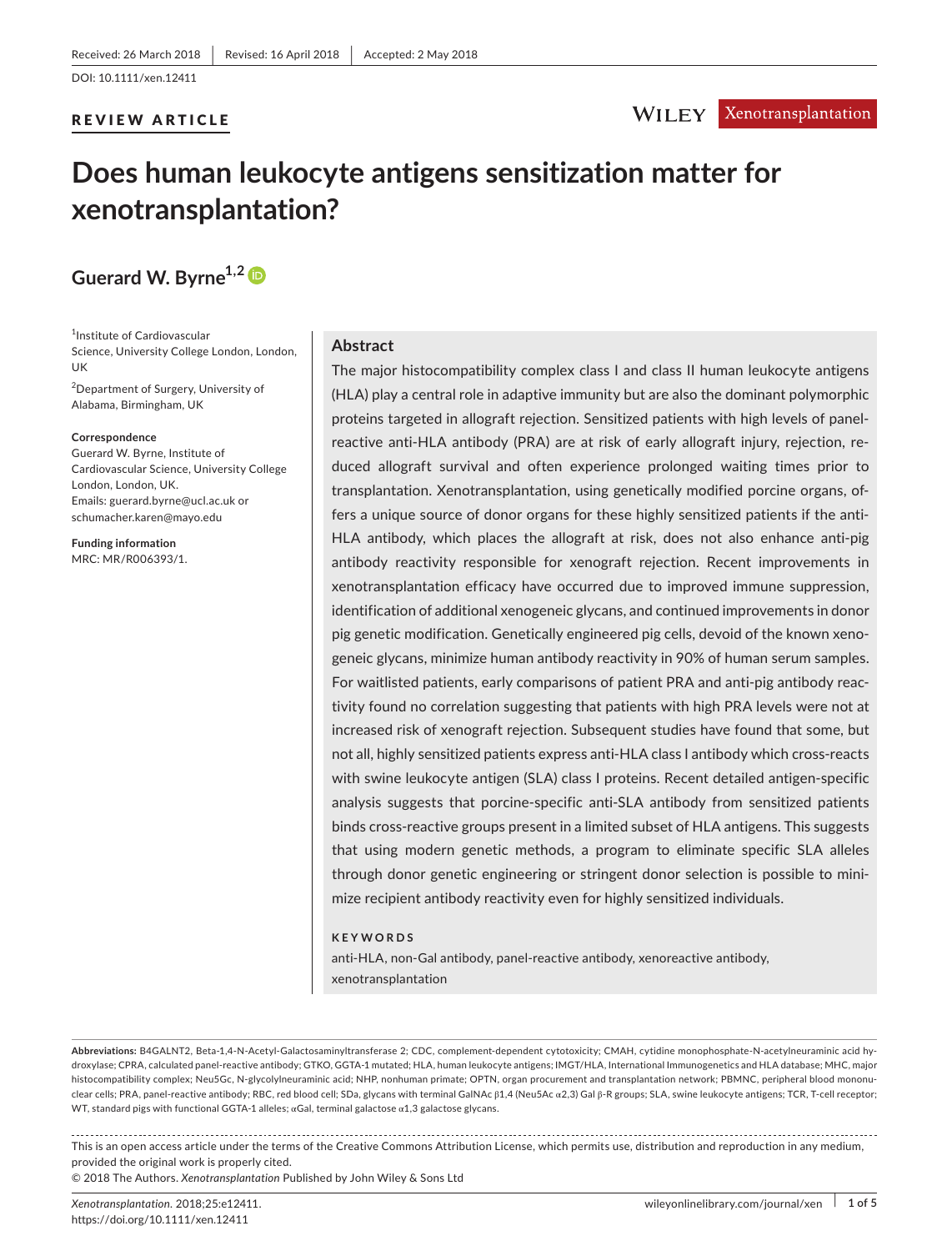# 2 of 5 **WILEY** Xenotransplantation **EXECUTER 2008** BYRNE

# **1** | **INTRODUCTION**

The classical major histocompatibility complex (MHC) molecules are highly polymorphic glycoproteins which play a central role in adaptive immunity by capturing and presenting peptide antigens to the T-cell receptor (TCR) expressed on T lymphocytes.<sup>1</sup> There are two major classes of human MHC, the human leukocyte antigens (HLA) class I and class II proteins. The class I proteins are expressed widely on nucleated cells and present antigen in association with beta-2-microglobin to TCR on CD8 T cells. The three major class I loci, A B, and C, account for over 12 000 alleles. The HLA class II proteins are expressed on antigen-presenting cells (B cells, dendritic cells, and macrophages) and present peptide antigen to CD4 T cells. There are fewer class II genes with 4802 listed in the International Immunogenetics and HLA database (IMGT/  $HLA$ ).<sup>2</sup>

Because of a high level of polymeric amino acid variation, human class I and II proteins have long been recognized as the major transplantation antigens which stimulate allograft organ rejection.<sup>3</sup> The majority of amino acid variation occurs in the regions of the proteins which form the peptide binding site for antigen presentation.<sup>4</sup> This polymorphism allows for a high diversity of peptide presentation, but also creates antigenic diversity between individuals. Sensitization to HLA gene products occurs as an induced immune response when patients are challenged through blood transfusions, pregnancies, or failed organ transplants. For patients awaiting kidney transplantation, sensitization is commonly due to the relatively high frequency of dialysis-related blood transfusion. Highly sensitized patients remain longer on the transplant waiting list and when they are transplanted are at higher risk of early graft injury, rejection, and reduced graft survival.5,6

The efficacy of preclinical xenotransplantation has recently improved with heterotopic pig-to-nonhuman primate (NHP) cardiac xenotransplantation $7-10$  now measured in years, encouraging early success in orthotopic cardiac transplantation $11-13$  and major improvements in life-supporting renal xenotransplantation $14,15$  with recipient survival beyond 1 year. These results are spurring renewed interest in moving toward clinical xenotransplantation. In addition to increasing the overall supply of organs for transplantation, successful clinical xenotransplantation may be particularly helpful to sensitized patients if increased antibody reactivity to human HLA antigens does not also increase antibody reactivity to porcine donor organs. This review summarizes the literature which has examined the potential of anti-HLA antibody in allo-sensitized patients to cross-react with porcine cells. The body of evidence from these studies suggests that, at the current level of sensitivity, most transplant patients and patients with moderate allo-sensitization show minimal human antibody reactivity to pig cells when these cells lack the three known xenogeneic antigens galactose a 1,3 galactose (aGal), N-glycolylneuraminic acid (Neu5Gc) modified glycans and porcine B4GALNT2-dependent SDa glycans.<sup>16,17</sup> For highly sensitized patients, there is often, but not always, an increase in antipig antibody reactivity which could affect xenotransplant survival.

Recent analysis suggests that stringent patient cross-matching and/ or elimination of a limited set of specific porcine class I swine leukocyte antigens (SLA) alleles can further minimize anti-pig reactivity such that future clinical xenotransplantation may be appropriate even for highly sensitized patients.

# **2 | DETECTING HLA SENSITIZATION AND ALLOTRANSPLANTATION**

Early clinical transplantation programs screened donor and recipients for matching blood type but did not routinely screen for evidence of sensitization to other donor antigens. In a landmark study,  $18$ Patel and Terasaki demonstrated that a complement-dependent cytotoxicity (CDC) test of patients serum against a panel of unrelated donor lymphocytes could be used to detect allo-sensitization. By analyzing 248 renal transplants, they showed that 80% of recipients with a positive panel-reactive antibody (PRA) had immediate graft failure compared to only 2.4% of recipients without a donor-specific antibody cross-match. Adoption of this assay almost completely eliminated hyperacute antibody-mediated allograft rejection and quickly became the early gold standard for detecting donor-specific HLA antibodies.

Technical improvements to the CDC assay and development of new assays using flow cytometry,<sup>19</sup> solid-phase ELISA or single antigen bead assays<sup>20</sup> based on HLA proteins and peptides have further increased sensitivity and specificity for detecting allosensitization.<sup>21</sup> This led to the current calculated panel-reactive antibody (CPRA) score used in kidney allocation which is an estimate of the percent of deceased donors that would be cross-match incompatible based on the identification of unacceptable HLA antigens and their frequency in a large regional pool of donors. In the Organ Procurement and Transplantation Network (OPTN) database, there are currently 95 562 kidney transplant candidates on the waiting list (Figure 1). Of these 40% have some degree of sensitization with CPRA >1. About 31% of sensitized patients, however, have a CPRA >80%.

These advanced anti-HLA antibody detection methods have improved donor recipient matching and provided more detailed monitoring and analysis of the immune response in transplant recipients. Most highly sensitized patients produce anti-HLA antibody which reacts with shared public epitopes present on a variety of HLA alleles. It is now clear that these antibodies are binding defined peptide sequences and topographies shared between different HLA proteins. There is sequence homology between human and swine leukocyte antigens (SLA), and some anti-HLA monoclonal antibodies do cross-react with SLA.<sup>22</sup> So the question arises, do patients sensitized to HLA antigens also show increased antibody reactivity to porcine cells? If this is the case, then xenotransplantation may not be an advantageous source of organs for highly sensitized patients, but, if there is not a concomitant increase in anti-pig antibody in patients with HLA sensitization, then xenotransplantation may be an important alternative source of organs for these patients.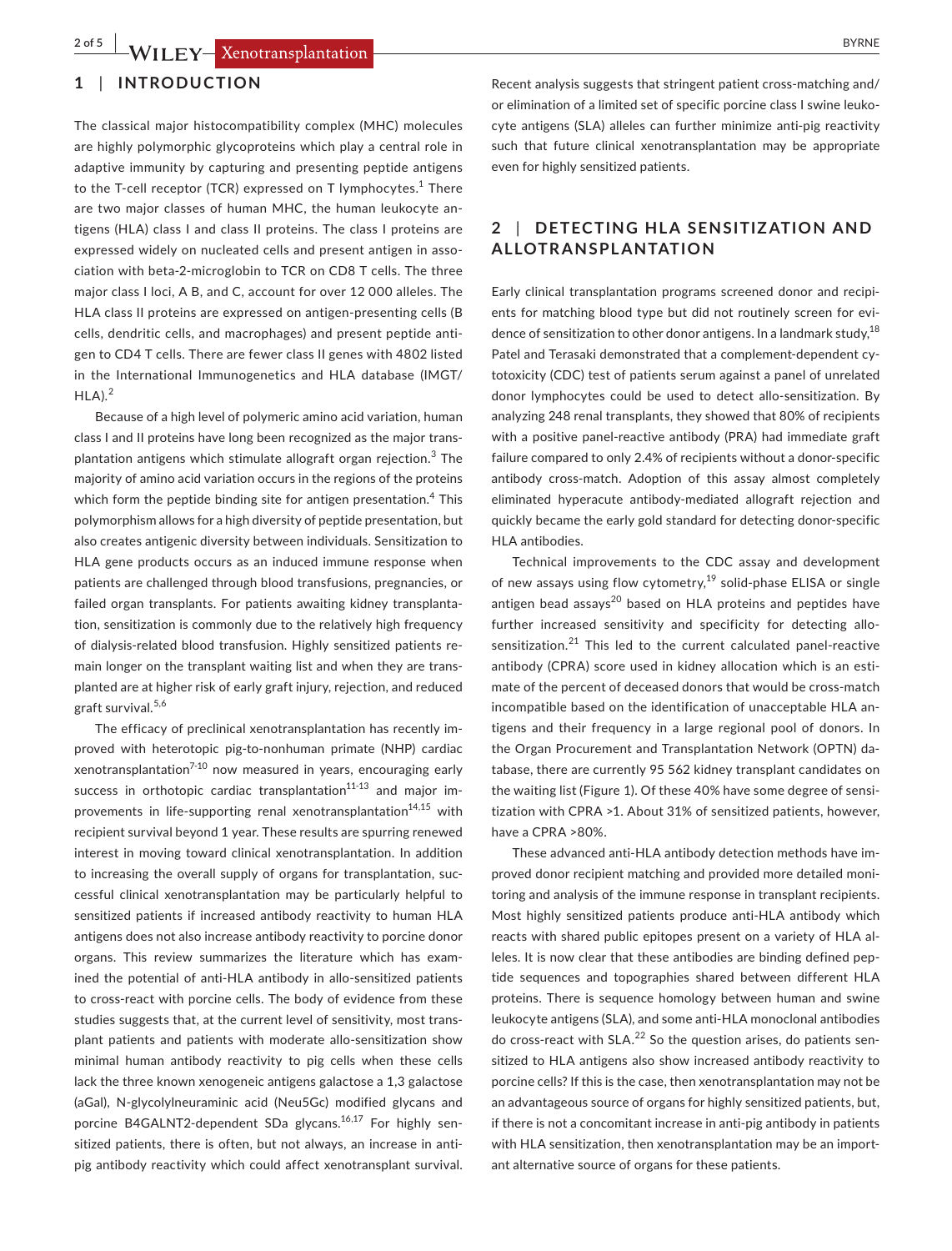

FIGURE 1 UNOS data showing the number of kidney transplant candidates on the waiting list and the breakout of patients based on calculated panel-reactive antibody (CPRA). There are 95 562 candidates for kidney transplantation listed in January 2018. The percentage values represent the total percentage for each CPRA grouping. 60% of candidates have a CPRC of zero. Within the sensitized patient group (n = 40 128), 31% (n = 12 532) have a CPRA >80%

# **3** | **STR ATEGIES FOR DETEC TING HLA CROSS-REACTIVITY FOR XENOTRANSPLANTATION**

Xenograft rejection is recognized as an overwhelmingly antibody driven process due to the very high level of anti-pig antibodies naturally present in human serum. The bulk of these antibodies are not directed to swine SLA but bind to the major xenogeneic glycan galactose alpha 1,3 galactose ( $\alpha$ Gal).<sup>23</sup> With the advent of pigs engineered with a GGTA-1 mutation, $24,25$  which eliminates αGal expression (GTKO), the impact of other antibodies directed to non-Gal antigen including SLA-I has become more apparent.<sup>16,26-28</sup> There have been a limited number of studies designed to determine whether sensitization to HLA results in enhanced antibody reactivity to pig cells.<sup>16,29-37</sup> These studies have been performed over a 20-year period and as such span a range of technological developments both for defining allo-sensitization and in technologies to detect xenoreactive antibody. In this review, the studies are presented as four basic research strategies based on the use of whole serum (type I), anti-Gal depleted serum (Type II) and anti-Gal and anti-Class I depleted serum (type III). The fourth study type largely used whole human serum but measured patient antibody reactivity to genetically modified porcine cells lacking the three known xenogeneic glycans (αGal, Neu5Gc modified glycans and SDa) with and without deletion of SLA-I genes.

### **3.1** | **Type I studies**

The earliest study<sup>29</sup> screened 105 waitlisted patient sera against αGal expressing porcine peripheral blood lymphocytes representing the three known haplotypes for NIH miniature swine. They demonstrated that patient PRA, measured by CDC, was not correlated to the level of anti-pig antibody titer. Moreover, most human anti-pig

 **EXERNE 1 1 1 EXERNE 1 1 1 EXERCITELY EXERCITELY EXERCITELY EXERCITELY EXERCITELY EXERCITELY EXERCITELY EXERCITELY EXERCITELY EXERCITELY EXERCITELY EXERCITELY EXERCITELY EXERCITEL** 

reactivity was IgM whereas anti-HLA was dominantly IgG. Wong et al $^{35}$  extended this type of analysis by comparing antibody binding of sensitized patient sera to αGal-positive wild-type (WT) and GTKO miniature swine peripheral blood mononuclear cells (PBMNCs). There was a clear reduction in antibody reactivity and CDC to GTKO cells, consistent with the loss of the  $\alpha$ Gal antigen, but no correlation between antibody reactivity or cytotoxicity to PRA level from 88 waitlisted patient sera for either WT or GTKO cell type. Cytotoxicity to porcine GTKO cells was mainly mediated by IgM antibody in contrast to anti-human cytotoxicity which was predominantly IgG dependent. Similar results were found analyzing WT and GTKO pig cells from animals with a commercial agricultural background (Large/ White, Landrace, Duroc).<sup>36</sup> A recent study using cells from GTKO and GTKO/CMAHKO pigs expressing human CD46 also failed to find enhanced antibody reactivity in 10 highly sensitized wait listed serum samples.<sup>37</sup> Collectively these studies concluded that patients with high PRA sera do not necessarily produce correspondingly high titer of anti-pig antibody or a high levels of anti-pig cytotoxicity. Thus, allo-sensitized patients would not be at greater risk of xenograft rejection.

# **3.2** | **Type II and III studies**

Type II studies used porcine red blood cells (RBCs), which do not express SLA-I, to deplete patient serum of anti-Gal antibody and type III studies used a combination of porcine RBCs and porcine platelets, which do express SLA-I, to deplete both anti-Gal and anti-SLA antibody. When only anti-Gal antibody is depleted, Oostingh et al<sup>33</sup> found that some highly sensitized patient serum shows a correlation between serum PRA and anti-pig antibody reactivity. This study of 82 patient serum samples used both CDC and more sensitive Flow Cross match with class I beads to define PRA levels, identifying 12 samples with 0% PRA, 50 samples with PRA from 11% to 84% and 20 samples with PRA >84%. Peripheral blood mononuclear cells (PBMNCs) from 23  $\alpha$ Gal-positive hDAF pigs with known lineage, selected to represent a broad diversity of swine SLA-I, were used as target cells. In the 1884 cross-match combinations, about 20% retained antibody reactivity to porcine PBMNCs after anti-Gal antibody depletion. When the serum samples were stratified for PRA the majority of this, αGal-independent cross-reactivity was present in serum with PRAs >64%. Similar results were shown by Varela et al $^{34}$  using nontransgenic pig cells. These studies concluded that human sera with broad panel reactivity (PRA >64%) can, but do not always exhibit increased cross-reactivity to porcine PBMNCs.

When allo-sensitized waitlisted patient serum is progressively absorbed with RBC and porcine platelets to deplete both anti-Gal and anti-SLA-I, it is evident that the residual  $\alpha$ Gal-independent antibody reactivity present in some highly sensitized patients reacts with swine SLA. Naziruddin et al<sup>30</sup> demonstrated that affinitypurified anti-Gal antibody binding to pig PBMNCs was effectively blocked by saturating levels of the  $\alpha$ Gal-specific lectin GSIB-4 but that antibody reactivity to pig PBMNCs in patients with medium to high PRA was αGal independent. This antibody reactivity was also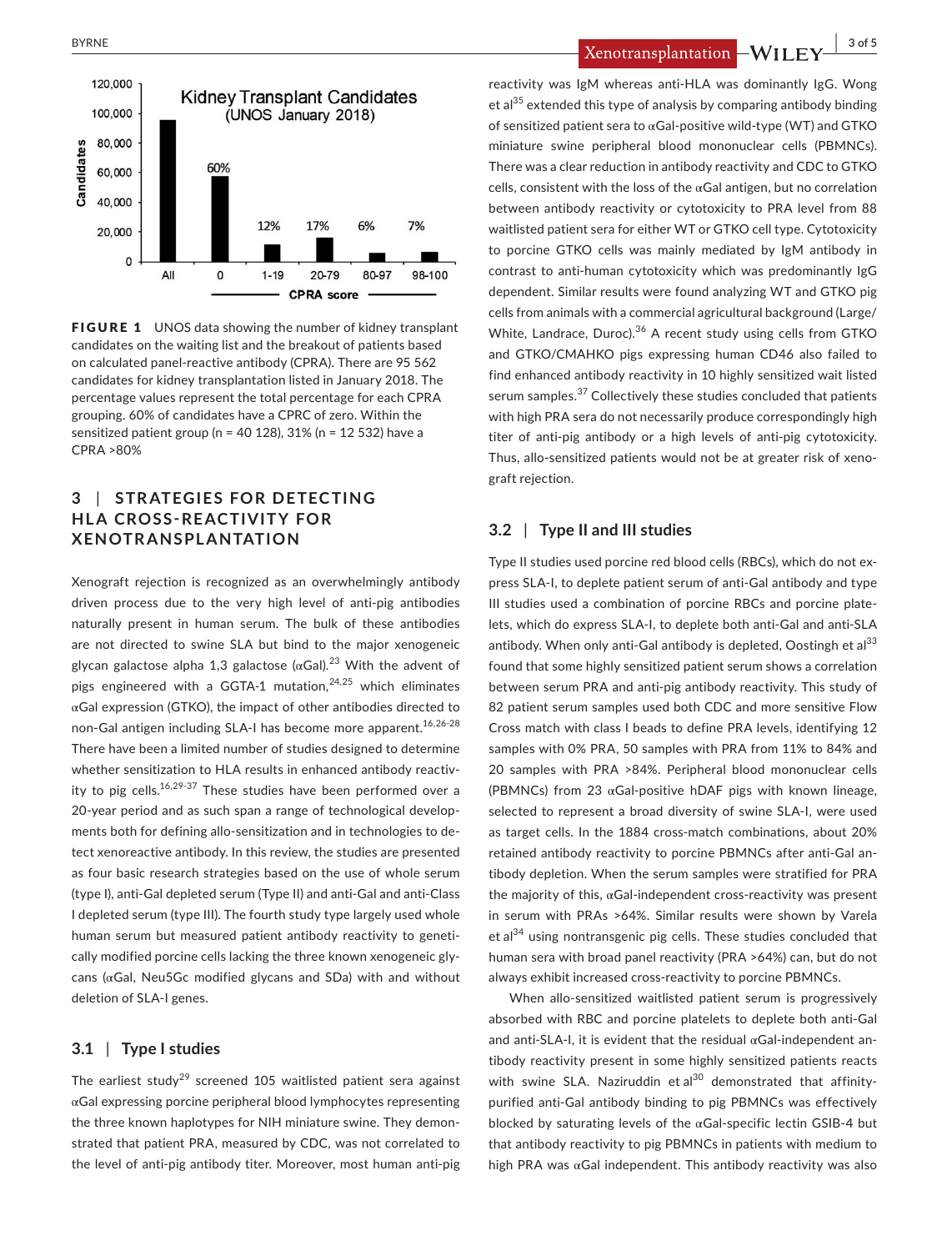**4** of 5 **1 WILEY Renotransplantation** 

depleted by porcine platelets and reacted in Western blot to porcine SLA-1 heavy chain. Likewise, platelet depletion was shown by Taylor et al $^{31}$  to eliminate antibody reactivity to porcine cells in high PRA patient serum. Importantly, they demonstrated that the loss of antibody binding after platelet absorption was specific as porcine platelet absorption did not affect allo-specific anti-HLA binding to human cells. Similar results were observed in a unique study of ex vivo porcine kidney perfusion where both anti-Gal and anti-SLA-I antibody was recovered from the perfused organ of some but not all sera plasma samples.<sup>32</sup> These absorption studies clearly indicate that some high PRA patient sera exhibit cross-reactivity to porcine SLA-I, suggesting that at least some broadly reactive anti-HLA antibody cross-reacts to a restricted number of conserved serologic groups, shared between human and porcine MHC class I. It is worth noting that porcine RBCs express the Gal antigen, but, unappreciated at the time of these studies, also express additional xenogeneic glycans. The depletion of additional anti-glycan antibody reactivity may have contributed to the success of detecting cross-reactive anti-SLA antibody.

### **3.3** | **Type IV studies**

The most recent studies are based on a series of genetically modified pigs which progressively eliminate expression of the known xenogeneic glycans. Tector and colleagues developed a series of pigs with mutations in GGTA-1, eliminating  $\alpha$ Gal expression (single knockouts), GGTA-1 and cytidine monophosphate-Nacetylneuraminic acid hydroxylase (CMAH) eliminating both αGal and the synthesis of Neu5Gc (double knockouts) and GGTA-1, CMAH and B4GALNT2 eliminating expression of αGal, Neu5Gcmodified glycans and SDa glycans (triple knockout).16,38,39 Human serum shows progressively less antibody reactivity to PBMNCs from these pigs with approximately 60% of 820 waitlisted samples negative for IgG binding and 30% showing only background reactivity for both IgM and IgG when tested on triple knockout cells. Serum samples with residual antibody reactivity were further analyzed by absorption with porcine RBCs and used to stain SLA-I-positive and SLA-I-negative porcine cells. A small subset of waitlisted sera (9 of 119) showed clear SLA-I specific reactivity. A similar SLA-I-specific analysis of RBC absorbed serum from patients with PRA >80% identified 13 of 22 with SLA class I specific IgG and 4 of 17 with SLA class I specific IgM. When antibody from highly sensitized serum bound to human and porcine PBMNCs was recovered, single antigen bead analysis demonstrated that porcine-specific IgG reactivity was limited to common epitope restricted targets present on a restricted set of HLA-I antigens. These studies confirm earlier reports that some, but not all, highly sensitized patient serum contains SLA-I-reactive antibody. Importantly, these latest studies identify for the first time the MHC cross-reactive groups present on swine SLA-I making possible further genetic modification or selection to eliminate these alleles and minimize antibody reactivity even for highly sensitized patients.

### **4** | **CONCLUSIONS**

The prospects for clinical xenotransplantation have improved significantly due to recent increases in preclinical nonhuman primate xenograft survival. While the ideal donor organ is not universally defined and may be different for different organs, it seems likely that donor organs with minimal antigenicity (GGTA1/CMAH/ B4GALNT2) which minimize human antibody reactivity will make a prominent contribution. Additional genetic modifications to regulate complement and coagulation may also be used, but inclusion of these human transgenes should not affect antibody reactivity or tissue antigenicity. For most human sera and waitlisted patients with zero to moderate HLA sensitization, there appears to be minimal antibody reactivity to these triple knockout pig cells suggesting that future clinical xenotransplantation will be broadly applicable to most patients. Highly sensitized patients (PRA >80%) can produce antibody which cross-reacts with swine SLA-I, but this is not an obligate condition. Whether the SLA-I cross-reactive antibody in highly sensitized patients has immediate impact on xenograft survival will depend on the antibody titer, affinity and level of porcine SLA-I expression. Since recent studies suggest that cross-reactive anti-HLA antibody is directed to a limited set of HLA antigens, modern genetic screening and modification methods may be used to select for pigs with minimal antibody reactivity even for highly sensitized patients. Patient cross-matching is a corner stone of successful allotransplantation and will undoubtedly play no less of a role in future clinical xenotransplantation.

# **ORCID**

*Guerard W. Byrn[e](http://orcid.org/0000-0003-1897-1289)* <http://orcid.org/0000-0003-1897-1289>

#### **REFERENCES**

- 1. Rudolph MG, Stanfield RL, Wilson IA. How TCRs bind MHCs, peptides, and coreceptors. *Annu Rev Immunol*. 2006;24:419‐466.
- 2. Robinson J, Mistry K, McWilliam H, Lopez R, Parham P, Marsh SG. The IMGT/HLA database. *Nucleic Acids Res*. 2011;39:D1171‐D1176.
- 3. Mehra NK, Baranwal AK. Clinical and immunological relevance of antibodies in solid organ transplantation. *Int J Immunogenet*. 2016;43:351‐368.
- 4. Reche PA, Reinherz EL. Sequence variability analysis of human class I and class II MHC molecules: functional and structural correlates of amino acid polymorphisms. *J Mol Biol*. 2003;331:623‐641.
- 5. Bostock IC, Alberu J, Arvizu A, et al. Probability of deceased donor kidney transplantation based on % PRA. *Transpl Immunol*. 2013;28:154‐158.
- 6. Loupy A, Lefaucheur C, Vernerey D, et al. Complement-binding anti-HLA antibodies and kidney-allograft survival. *N Engl J Med*. 2013;369:1215‐1226.
- 7. Mohiuddin MM, Corcoran PC, Singh AK, et al. B-cell depletion extends the survival of GTKO.hCD46Tg pig heart xenografts in baboons for up to 8 months. *Am J Transplant*. 2012;12:763‐771.
- 8. Mohiuddin MM, Singh AK, Corcoran PC, et al. Genetically engineered pigs and target-specific immunomodulation provide significant graft survival and hope for clinical cardiac xenotransplantation. *J Thorac Cardiovasc Surg*. 2014;148:1106‐1113; discussion 1113-1114.